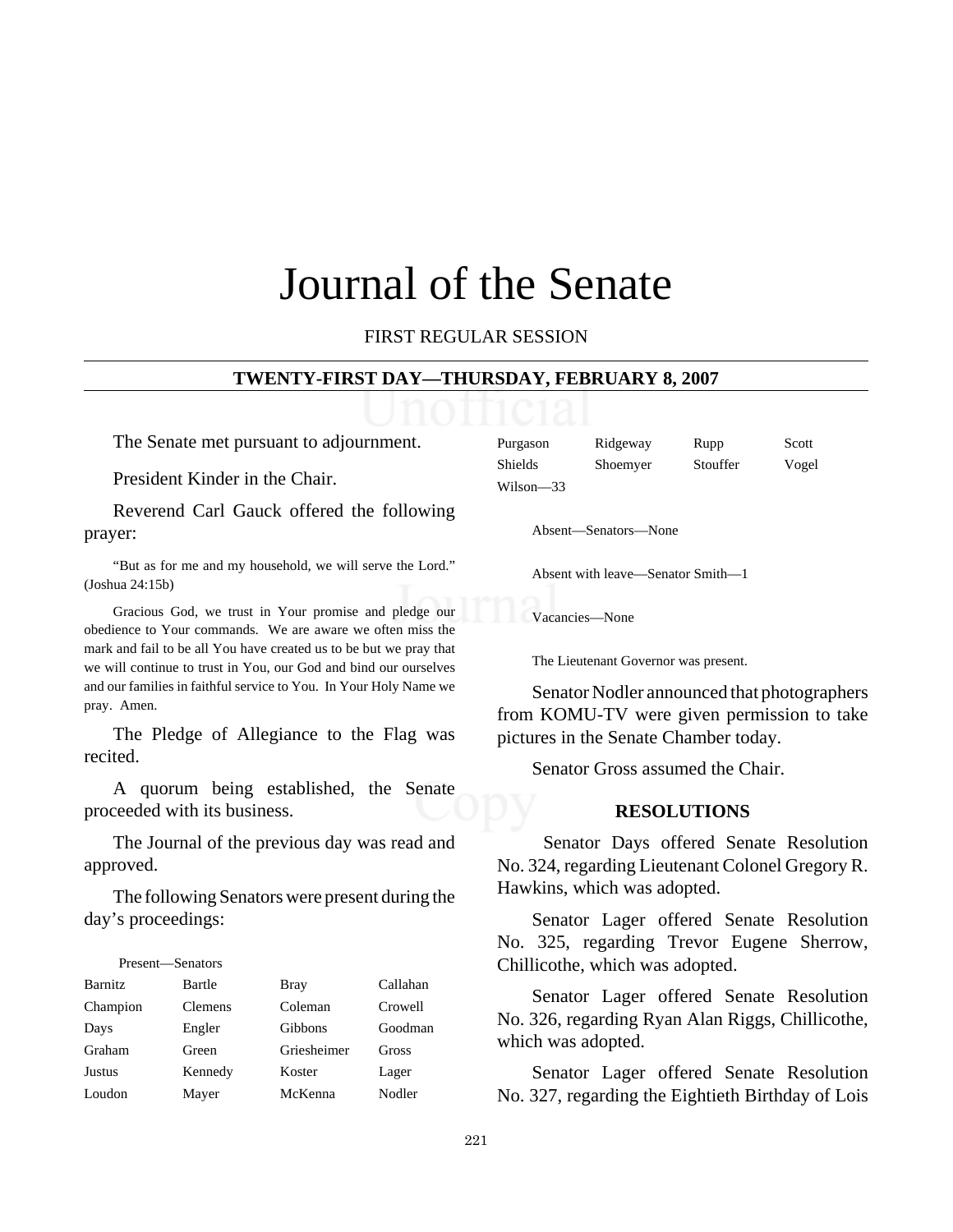Darlene Wall, Savannah, which was adopted.

Senator Kennedy offered Senate Resolution No. 328, regarding the Seventieth Birthday of Michael J. Sacco, Saint Louis County, which was adopted.

Senator Stouffer offered Senate Resolution No. 330, regarding Chris Chinn, Clarence, which was adopted.

Senator Stouffer offered Senate Resolution No. 331, regarding Ham Hill Farms, Saline County, which was adopted.

Senator Stouffer offered Senate Resolution No. 332, regarding Greg Speiser, Glasgow, which was adopted.

Senator Stouffer offered Senate Resolution No. 333, regarding the death of Lori Lynne Byrd, Keytesville, which was adopted.

# **INTRODUCTION OF BILLS**

The following Bills were read the 1st time and ordered printed:

**SB 474**–By Callahan, Graham, McKenna and Rupp.

An Act to repeal section 414.255, RSMo, and to enact in lieu thereof one new section relating to the mixing of motor fuels.

**SB 475–**By Crowell.

An Act to amend chapter 490, RSMo, by adding thereto one new section relating to the reliability of expert witness testimony.

**SB 476**–By Crowell.

An Act to repeal section 104.320, RSMo, and to enact in lieu thereof one new section relating to the establishment of medical benefit funds.

**SB 477**–By Days.

An Act to repeal section 590.050, RSMo, and to enact in lieu thereof one new section relating to peace officer training.

**SB 478**–By Gross.

An Act to repeal section 313.820, RSMo, and to enact in lieu thereof one new section relating to excursion gambling boat admission fee revenues.

# **SB 479**–By Ridgeway.

An Act to repeal sections 301.132, 301.147, 301.190, 307.350, 307.353, 307.355, 307.360, 307.365, 307.370, 307.375, 307.380, 307.385, and 307.390, RSMo, and to enact in lieu thereof six new sections relating to the motor vehicle safety inspection program, with penalty provisions and an effective date.

**SB 480**–By Ridgeway, Days, Callahan, Shields, Mayer, Nodler and Coleman.

An Act to repeal section 168.021, RSMo, and to enact in lieu thereof two new sections relating solely to teacher mentoring and teacher certification.

**SB 481**–By Ridgeway.

An Act to repeal sections 621.250 and 640.013, RSMo, and to enact in lieu thereof two new sections relating to certain appeals to be heard by the administrative hearing commission.

**SB 482**–By Gibbons, Clemens, Callahan and Vogel.

An Act to repeal section 337.700, RSMo, and to enact in lieu thereof one new section relating to family and marital therapists.

**SB 483**–By Rupp.

An Act to amend chapter 374, RSMo, by adding thereto fourteen new sections relating to the market conduct surveillance act, with penalty provisions.

## **SB 484**–By Stouffer.

An Act to repeal section 304.230, RSMo, and to enact in lieu thereof three new sections relating to commercial motor vehicles, with penalty provisions.

# **SB 485**–By Coleman.

An Act to amend chapter 407, RSMo, by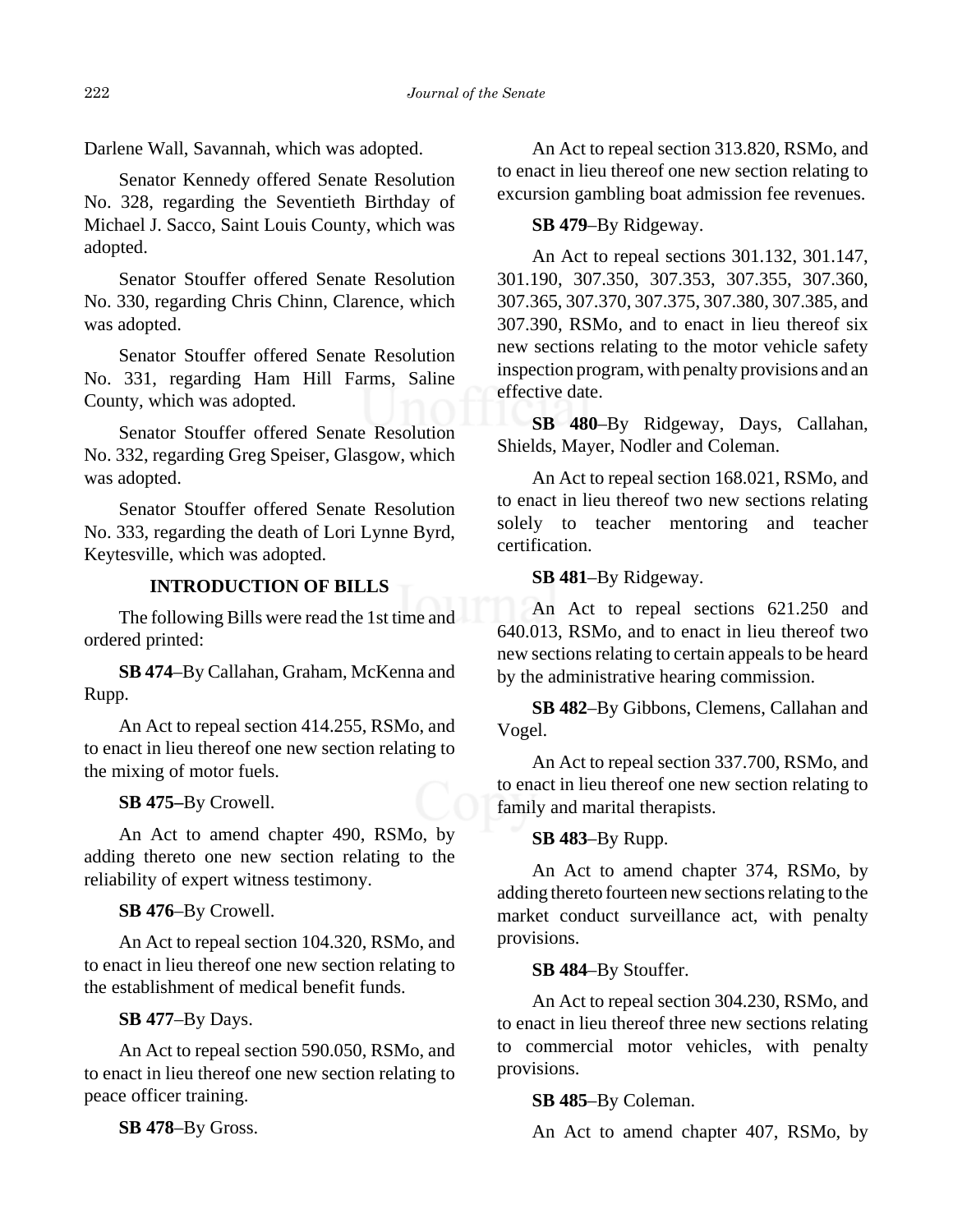adding thereto one new section relating to false or deceptive business practices.

#### **SB 486**–By Coleman.

An Act to repeal section 84.010, RSMo, and to enact in lieu thereof five new sections relating to the St. Louis police force.

President Pro Tem Gibbons assumed the Chair.

# **SIGNING OF BILLS**

The President Pro Tem announced that all other business would be suspended and **HB 15**, having passed both branches of the General Assembly, would be read at length by the Secretary, and if no objections be made, the bill would be signed by the President Pro Tem to the end that it may become law. No objections being made, the bill was so read by the Secretary and signed by the President Pro Tem.

# **REPORTS OF STANDING COMMITTEES**

Senator Loudon, Chairman of the Committee on Small Business, Insurance and Industrial Relations, submitted the following reports:

Mr. President: Your Committee on Small Business, Insurance and Industrial Relations, to which was referred **SB 339**, begs leave to report that it has considered the same and recommends that the Senate Committee Substitute, hereto attached, do pass.

Also,

Mr. President: Your Committee on Small Business, Insurance and Industrial Relations, to which were referred **SB 255**, **SB 249** and **SB 279**, begs leave to report that it has considered the same and recommends that the Senate Committee Substitute, hereto attached, do pass.

Senator Scott, Chairman of the Committee on Financial and Governmental Organizations and Elections, submitted the following report:

Mr. President: Your Committee on Financial

and Governmental Organizations and Elections, to which was referred **SB 420**, begs leave to report that it has considered the same and recommends that the Senate Committee Substitute, hereto attached, do pass and be placed on the Consent Calendar.

Senator Griesheimer, Chairman of the Committee on Economic Development, Tourism and Local Government, submitted the following reports:

Mr. President: Your Committee on Economic Development, Tourism and Local Government, to which was referred **SB 21**, begs leave to report that it has considered the same and recommends that the Senate Committee Substitute, hereto attached, do pass and be placed on the Consent Calendar.

Also,

Mr. President: Your Committee on Economic Development, Tourism and Local Government, to which was referred **SB 211**, begs leave to report that it has considered the same and recommends that the bill do pass and be placed on the Consent Calendar.

#### Also,

Mr. President: Your Committee on Economic Development, Tourism and Local Government, to which was referred **SB 264**, begs leave to report that it has considered the same and recommends that the bill do pass and be placed on the Consent Calendar.

# Also,

Mr. President: Your Committee on Economic Development, Tourism and Local Government, to which was referred **SB 288**, begs leave to report that it has considered the same and recommends that the Senate Committee Substitute, hereto attached, do pass and be placed on the Consent Calendar.

Also,

Mr. President: Your Committee on Economic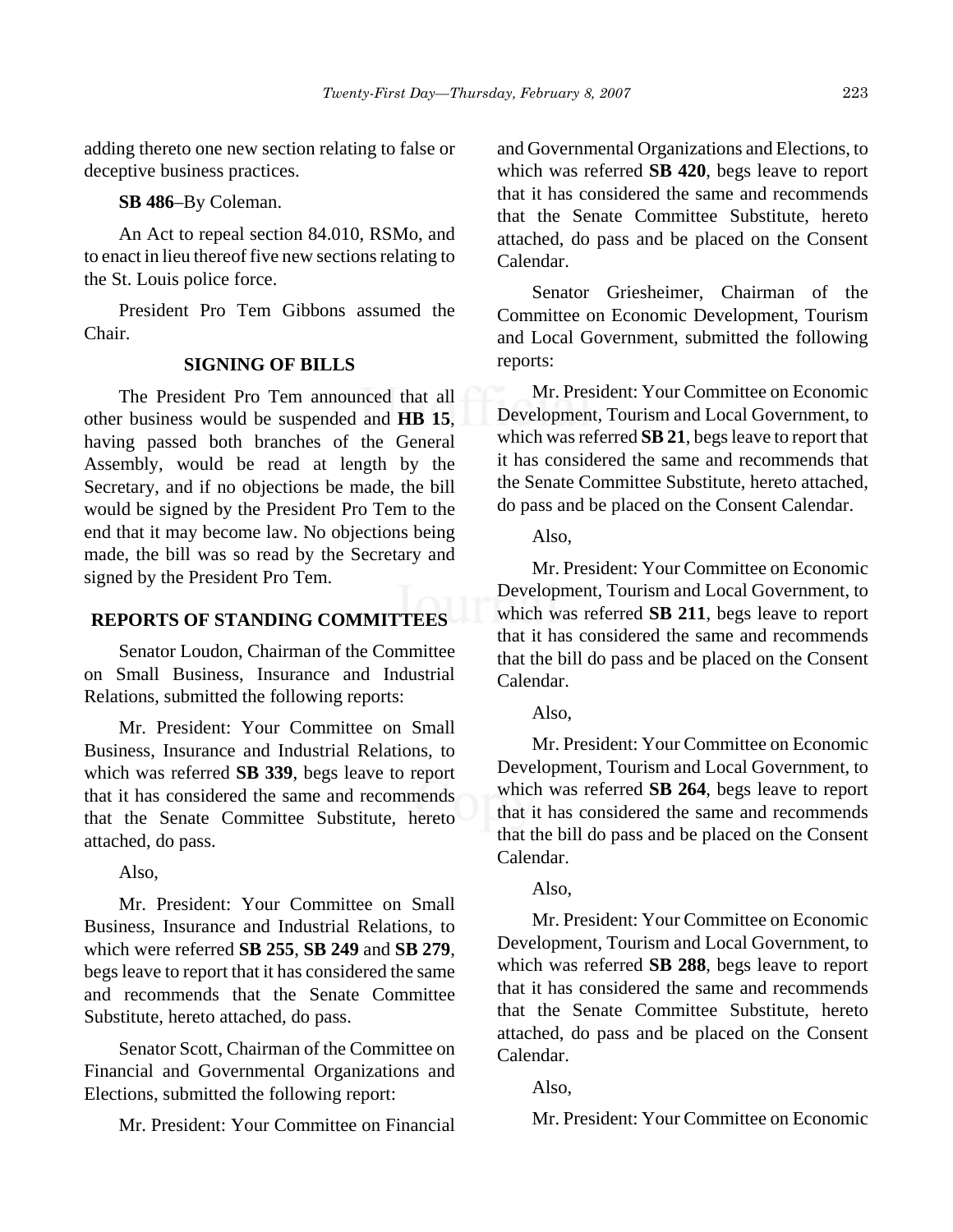Development, Tourism and Local Government, to which was referred **SB 298**, begs leave to report that it has considered the same and recommends that the bill do pass and be placed on the Consent Calendar.

Also,

Mr. President: Your Committee on Economic Development, Tourism and Local Government, to which was referred **SB 311**, begs leave to report that it has considered the same and recommends that the Senate Committee Substitute, hereto attached, do pass and be placed on the Consent Calendar.

Also,

Mr. President: Your Committee on Economic Development, Tourism and Local Government, to which was referred **SB 322**, begs leave to report that it has considered the same and recommends that the bill do pass and be placed on the Consent Calendar.

Senator Champion, Chairman of the Committee on Seniors, Families and Public Health, submitted the following reports:

Mr. President: Your Committee on Seniors, Families and Public Health, to which was referred **SB 46**, begs leave to report that it has considered the same and recommends that the Senate Committee Substitute, hereto attached, do pass.

Also,

Mr. President: Your Committee on Seniors, Families and Public Health, to which was referred **SB 161**, begs leave to report that it has considered the same and recommends that the Senate Committee Substitute, hereto attached, do pass.

Senator Bartle, Chairman of the Committee on the Judiciary and Civil and Criminal Jurisprudence, submitted the following reports:

Mr. President: Your Committee on the Judiciary and Civil and Criminal Jurisprudence, to which was referred **SB 163**, begs leave to report that it has considered the same and recommends that the Senate Committee Substitute, hereto attached, do pass and be placed on the Consent Calendar.

Also,

Mr. President: Your Committee on the Judiciary and Civil and Criminal Jurisprudence, to which was referred **SB 107**, begs leave to report that it has considered the same and recommends that the bill do pass.

Also,

Mr. President: Your Committee on the Judiciary and Civil and Criminal Jurisprudence, to which was referred **SB 27**, begs leave to report that it has considered the same and recommends that the bill do pass.

Senator Clemens, Chairman of the Committee on Agriculture, Conservation, Parks and Natural Resources, submitted the following reports:

Mr. President: Your Committee on Agriculture, Conservation, Parks and Natural Resources, to which was referred **SB 79**, begs leave to report that it has considered the same and recommends that the bill do pass and be placed on the Consent Calendar.

Also,

Mr. President: Your Committee on Agriculture, Conservation, Parks and Natural Resources, to which was referred **SB 198**, begs leave to report that it has considered the same and recommends that the Senate Committee Substitute, hereto attached, do pass and be placed on the Consent Calendar.

Also,

Mr. President: Your Committee on Agriculture, Conservation, Parks and Natural Resources, to which was referred **SB 315**, begs leave to report that it has considered the same and recommends that the bill do pass and be placed on the Consent Calendar.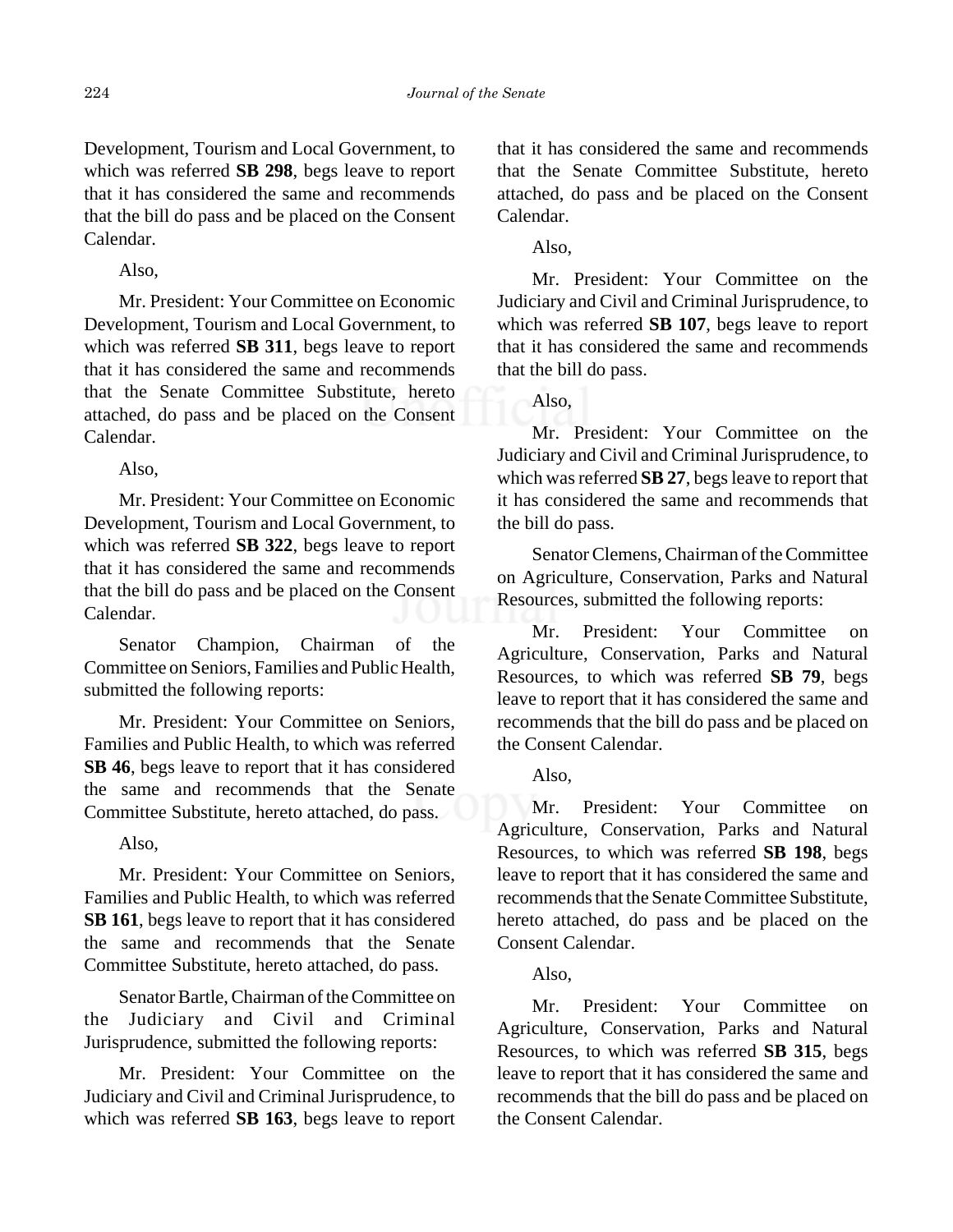Senator Nodler, Chairman of the Committee on Education, submitted the following report:

Mr. President: Your Committee on Education, to which was referred **SB 389**, begs leave to report that it has considered the same and recommends that the Senate Committee Substitute, hereto attached, do pass.

Senator Gross assumed the Chair.

Senator Days raised the point of order that the committee report made by the Committee on Education is out of order as it relates to Senate Bill No. 389; stating that the report indicates that the committee recommended "do pass" on senate committee substitute number 2 for senate bill 389. However, senate committee substitute number 2 was exactly the same as senate committee substitute number 1 before it was amended. Therefore, it was not a true substitute. The same effect could have been achieved by defeating the amendments to senate committee substitute number 1.

The point of order was referred to the President Pro Tem who ruled it not well taken.

President Pro Tem Gibbons assumed the Chair.

Senator Purgason, Chairman of the Committee on Health and Mental Health, submitted the following report:

Mr. President: Your Committee on Health and Mental Health, to which was referred **SB 4**, begs leave to report that it has considered the same and recommends that the Senate Committee Substitute, hereto attached, do pass and be placed on the Consent Calendar.

Senator Engler, Chairman of the Committee on Commerce, Energy and the Environment, submitted the following report:

Mr. President: Your Committee on Commerce, Energy and the Environment, to which were referred **SB 49**, **SB 65**, **SB 210** and **SB 251**, begs leave to report that it has considered the same and recommends that the Senate Committee Substitute, hereto attached, do pass.

Senator Crowell, Chairman of the Committee on Pensions, Veterans' Affairs and General Laws, submitted the following reports:

Mr. President: Your Committee on Pensions, Veterans' Affairs and General Laws, to which was referred **SB 127**, begs leave to report that it has considered the same and recommends that the bill do pass and be placed on the Consent Calendar.

# Also,

Mr. President: Your Committee on Pensions, Veterans' Affairs and General Laws, to which was referred **SB 244**, begs leave to report that it has considered the same and recommends that the bill do pass and be placed on the Consent Calendar.

Also,

Mr. President: Your Committee on Pensions, Veterans' Affairs and General Laws, to which was referred **SB 287**, begs leave to report that it has considered the same and recommends that the bill do pass.

#### Also,

Mr. President: Your Committee on Pensions, Veterans' Affairs and General Laws, to which was referred **SB 401**, begs leave to report that it has considered the same and recommends that the bill do pass and be placed on the Consent Calendar.

#### Also,

Mr. President: Your Committee on Pensions, Veterans' Affairs and General Laws, to which was referred **SB 402**, begs leave to report that it has considered the same and recommends that the bill do pass and be placed on the Consent Calendar.

#### Also,

Mr. President: Your Committee on Pensions, Veterans' Affairs and General Laws, to which was referred **SB 403**, begs leave to report that it has considered the same and recommends that the bill do pass and be placed on the Consent Calendar.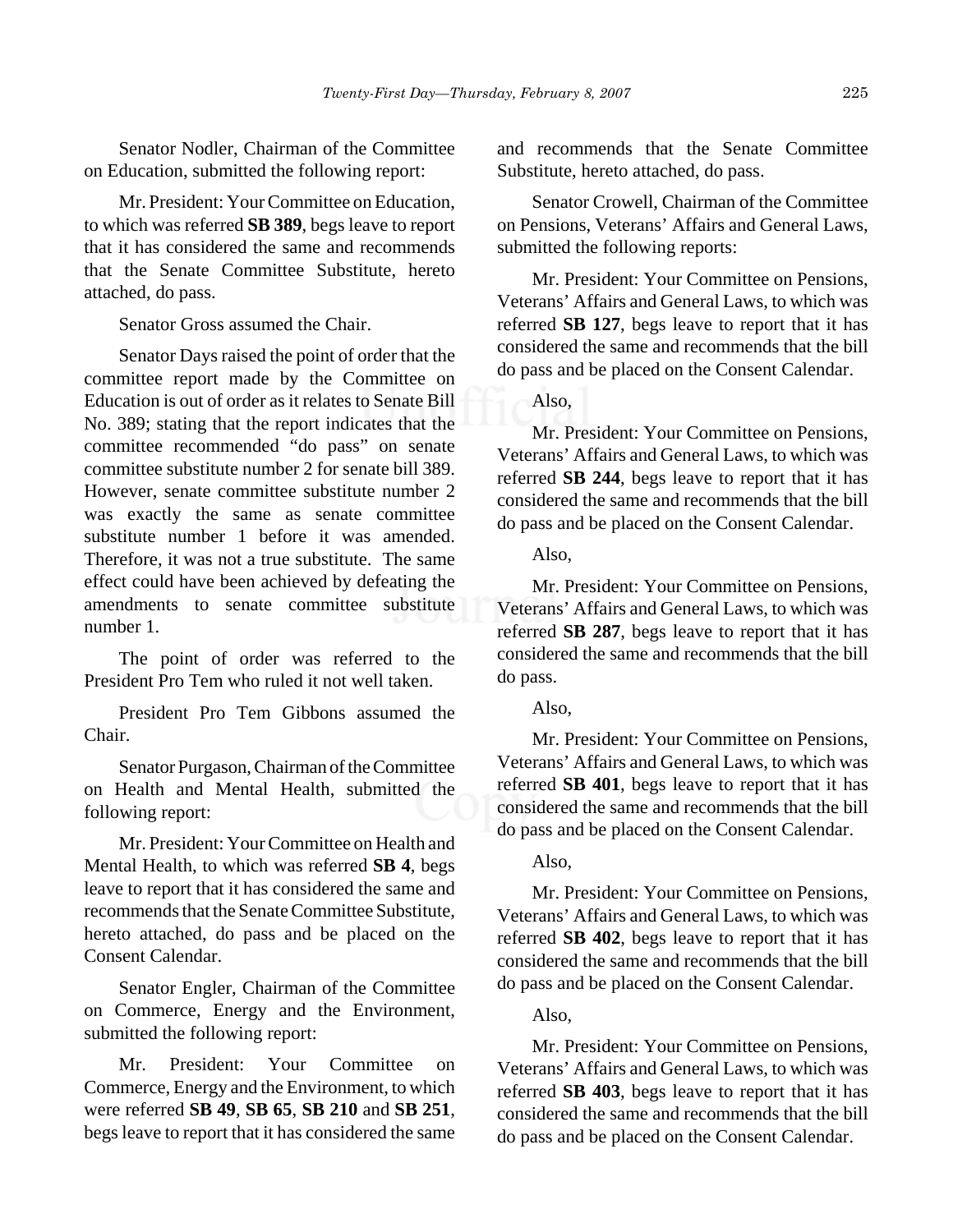# Also,

Mr. President: Your Committee on Pensions, Veterans' Affairs and General Laws, to which was referred **SB 404**, begs leave to report that it has considered the same and recommends that the bill do pass and be placed on the Consent Calendar.

# Also,

Mr. President: Your Committee on Pensions, Veterans' Affairs and General Laws, to which was referred **SB 406**, begs leave to report that it has considered the same and recommends that the bill do pass and be placed on the Consent Calendar.

Senator Stouffer, Chairman of the Committee on Transportation, submitted the following reports:

Mr. President: Your Committee on Transportation, to which was referred **SB 384**, begs leave to report that it has considered the same and recommends that the Senate Committee Substitute, hereto attached, do pass.

Also,

Mr. President: Your Committee on Transportation, to which was referred **SB 129**, begs leave to report that it has considered the same and recommends that the Senate Committee Substitute, hereto attached, do pass.

Also,

Mr. President: Your Committee on Transportation, to which was referred **SB 130**, begs leave to report that it has considered the same and recommends that the bill do pass and be placed on the Consent Calendar.

Also,

Mr. President: Your Committee on Transportation, to which was referred **SB 238**, begs leave to report that it has considered the same and recommends that the bill do pass and be placed on the Consent Calendar.

Also,

Mr. President: Your Committee on

Transportation, to which was referred **SB 240**, begs leave to report that it has considered the same and recommends that the bill do pass and be placed on the Consent Calendar.

Also,

Mr. President: Your Committee on Transportation, to which was referred **SB 226**, begs leave to report that it has considered the same and recommends that the Senate Committee Substitute, hereto attached, do pass and be placed on the Consent Calendar.

Also,

Mr. President: Your Committee on Transportation, to which was referred **SB 104**, begs leave to report that it has considered the same and recommends that the Senate Committee Substitute, hereto attached, do pass and be placed on the Consent Calendar.

Also,

Mr. President: Your Committee on Transportation, to which was referred **SB 103**, begs leave to report that it has considered the same and recommends that the Senate Committee Substitute, hereto attached, do pass and be placed on the Consent Calendar.

Also,

Mr. President: Your Committee on Transportation, to which was referred **SB 102**, begs leave to report that it has considered the same and recommends that the bill do pass and be placed on the Consent Calendar.

# Also,

Mr. President: Your Committee on Transportation, to which was referred **SB 91**, begs leave to report that it has considered the same and recommends that the Senate Committee Substitute, hereto attached, do pass and be placed on the Consent Calendar.

Senator Gross assumed the Chair.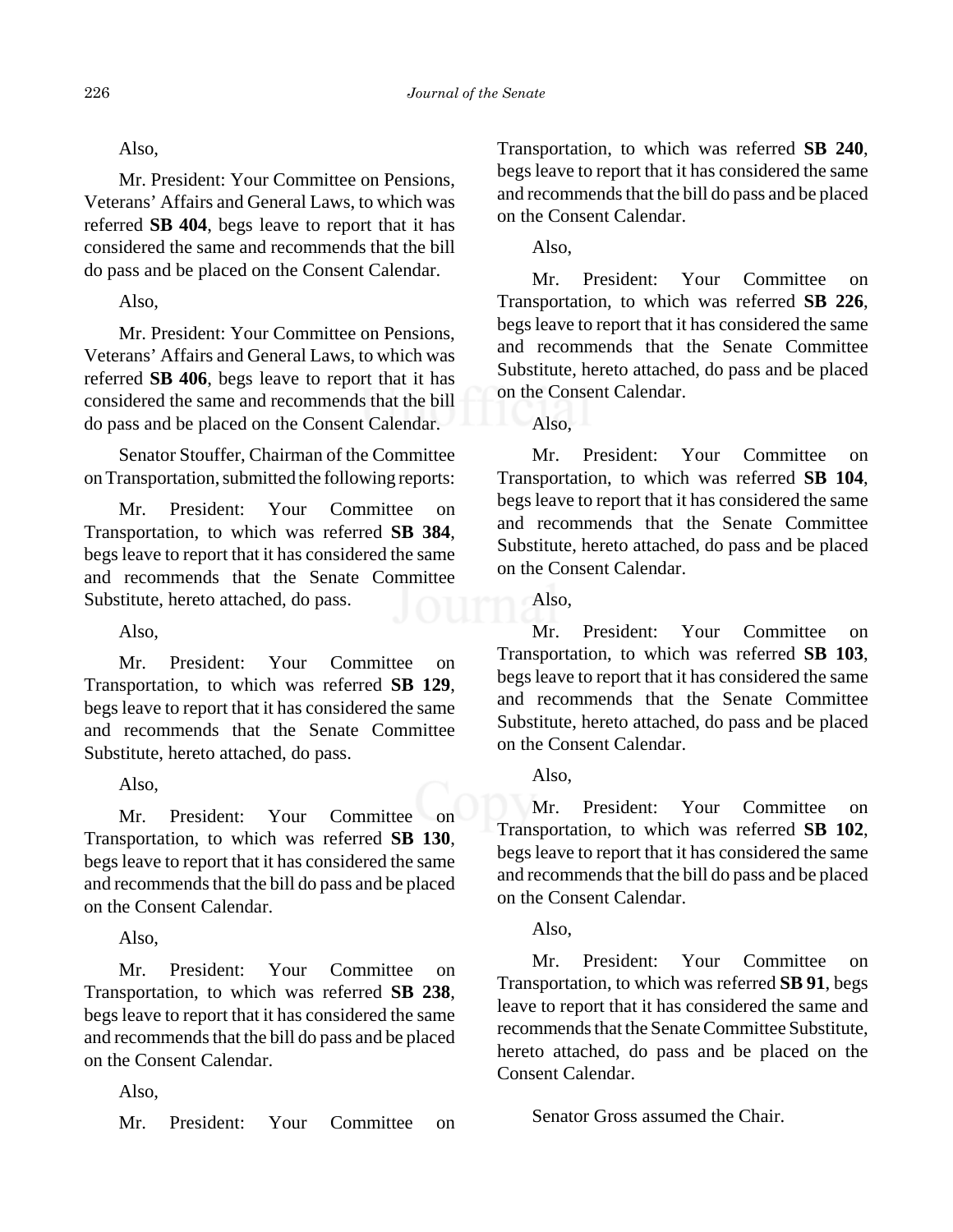### **RESOLUTIONS**

President Pro Tem Gibbons, joined by the entire membership offered the following resolution, which was read:

#### SENATE RESOLUTION NO. 329

Whereas, the members of the Missouri Senate feel it is altogether fitting and proper to pause from time to time to recognize the outstanding organizations and individuals who have contributed materially to the well-being of the citizens of this great state; and

Whereas, the St. Louis Baseball Cardinals brought great honor and esteem to the State of Missouri, the City of St. Louis, and the new Busch Stadium when they won the 2006 World Series; and

Whereas, since 1892, Missourians have been treated to over 113 consecutive years of National League Baseball, and the Cardinals have won over 8,600 games, ten World Series, seventeen National League Pennants, three National League Eastern Division titles, and five National League Central Division titles; and

Whereas, the Cardinals, with the development of the new ballpark and Ballpark Village, have invested over one billion dollars in private funds in the State of Missouri with one of downtown St. Louis's largest projects in history; and

Whereas, in the first season at the new Busch Stadium, the Cardinals won the first and last games played there; won their tenth World Series, the second most of any Major League team; won their first World Series championship in twenty-four years; won their seventeenth National League Pennant; and reached the post-season for the twenty-second time; and

Whereas, the Cardinals reached the post-season for the sixth time in the last seven years, reached the World Series for the second time in three years, and won the National League Central Division for the third year in a row; and

Whereas, the Cardinals welcomed 3,407,104 fans in the new Stadium's first year, over one million of them from outside the state of Missouri, and the Cardinals became the first team since the 1923 New York Yankees to win the World Series in the first year in a new stadium; and

Whereas, since its inception in 1997, Cardinals Care, the team's charitable foundation, has donated over ten million dollars to charities supporting children and has donated well in excess of one hundred thousand tickets every year to worthy organizations; and

Whereas, forty former Cardinals players and managers are enshrined in the National Baseball Hall of Fame:

Now, Therefore, Be It Resolved that we, the members of the Missouri Senate, Ninety-fourth General Assembly, extend our congratulations to the St. Louis Baseball Cardinals on the occasion

of their winning the 2006 World Series and extend our gratitude to them for the honor they have bestowed upon this state; and

Be It Further Resolved that the Secretary of the Senate be instructed to prepare a properly inscribed copy of this resolution for presentation to the St. Louis Baseball Cardinals.

President Pro Tem Gibbons moved that the above resolution be adopted, which motion prevailed.

#### **MESSAGES FROM THE GOVERNOR**

The following messages were received from the Governor, reading of which was waived:

#### OFFICE OF THE GOVERNOR

State of Missouri Jefferson City 65101 February 6, 2007

TO THE SENATE OF THE 94th GENERAL ASSEMBLY OF THE STATE OF MISSOURI:

I have the honor to transmit to you herewith for your advice and consent the following appointment:

Erwin P. Gadd, Republican, 2700 Garden View, Jefferson City, Cole County, Missouri 65109, as a member of the State Milk Board, for a term ending September 28, 2010, and until his successor is duly appointed and qualified; vice, reappointed to a full term.

> Respectfully submitted, MATT BLUNT

Also,

OFFICE OF THE GOVERNOR State of Missouri Jefferson City 65101 February 6, 2007

TO THE SENATE OF THE 94th GENERAL ASSEMBLY OF THE STATE OF MISSOURI:

I have the honor to transmit to you herewith for your advice and consent the following appointment:

Lesley J. Graves, Republican, 110 State 10<sup>th</sup> Street, Tarkio, Atchison County, Missouri 64491, as a member of the Missouri Western State University Board of Governors, for a term ending October 29, 2011, and until her successor is duly appointed and qualified; vice, William Hurley, term expired.

> Respectfully submitted, MATT BLUNT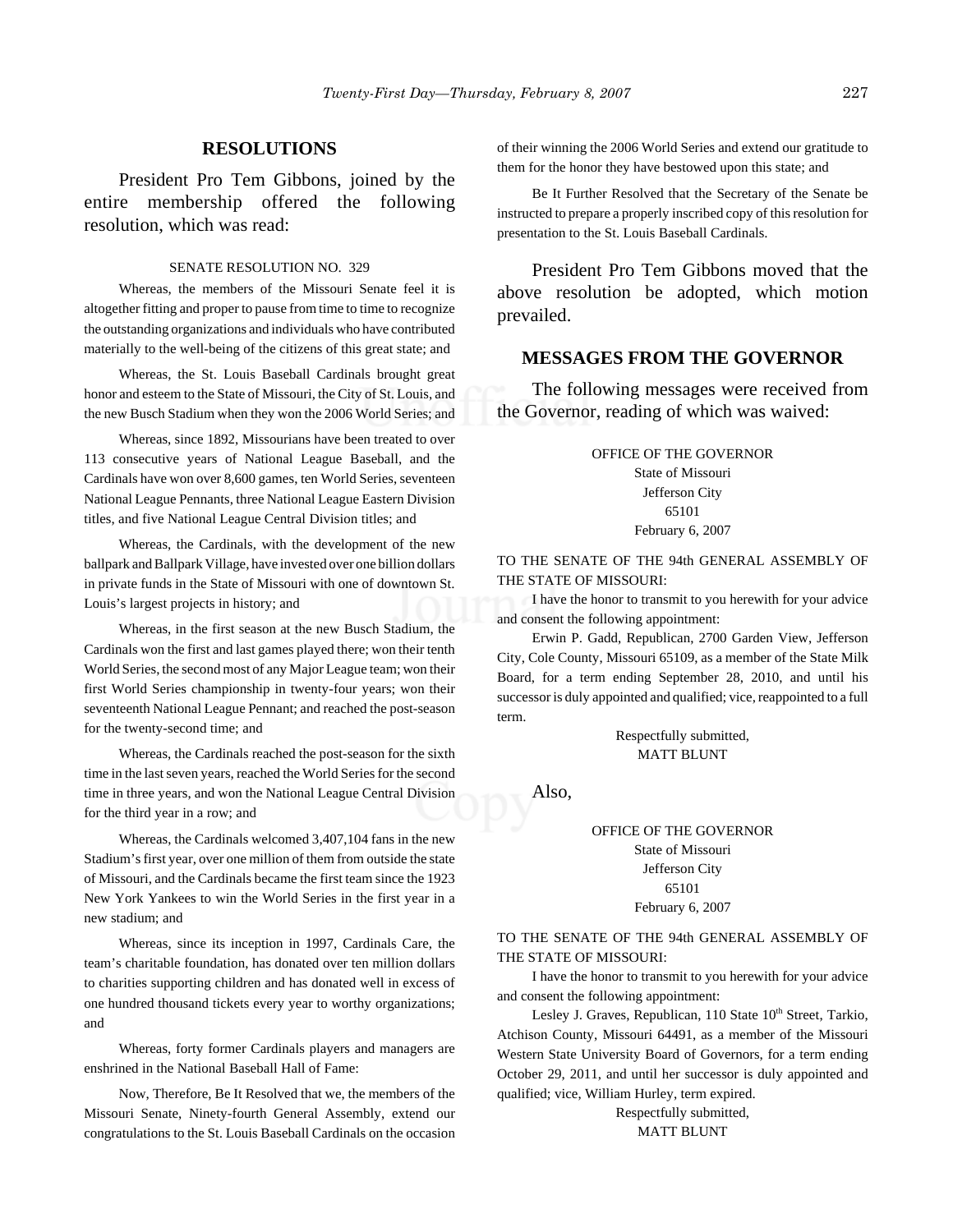Also,

OFFICE OF THE GOVERNOR State of Missouri Jefferson City 65101 February 6, 2007

TO THE SENATE OF THE 94th GENERAL ASSEMBLY OF THE STATE OF MISSOURI:

I have the honor to transmit to you herewith for your advice and consent the following appointment:

Patricia M. Mahoney, Democrat, 4039 Crosby Drive, Saint Louis City, Missouri 63123, as a member of the State Milk Board, for a term ending September 28, 2010, and until her successor is duly appointed and qualified; vice, reappointed to a full term.

#### Respectfully submitted, MATT BLUNT

Also,

OFFICE OF THE GOVERNOR State of Missouri Jefferson City 65101 February 6, 2007

TO THE SENATE OF THE 94th GENERAL ASSEMBLY OF THE STATE OF MISSOURI:

I have the honor to transmit to you herewith for your advice and consent the following appointment:

Frank L. Shorney, Democrat, 4609 Northeast Dick Howser Circle, Lee's Summit, Jackson County, Missouri 64064, as a member of the Clean Water Commission, for a term ending April 12, 2010, and until his successor is duly appointed and qualified; vice, Daniel Johanningmeier, resigned.

> Respectfully submitted, MATT BLUNT

Also,

OFFICE OF THE GOVERNOR State of Missouri Jefferson City 65101 February 6, 2007

TO THE SENATE OF THE 94th GENERAL ASSEMBLY OF THE STATE OF MISSOURI:

I have the honor to transmit to you herewith for your advice and consent the following appointment:

Robert H. Spence, 3603 East Kensington, Springfield, Greene County, Missouri 65802, as a member of the Missouri Higher Education Loan Authority, for a term ending October 22, 2008, and until his successor is duly appointed and qualified; vice, Karen Luebbert, resigned.

> Respectfully submitted, MATT BLUNT

President Pro Tem Gibbons referred the above appointments to the Committee on Gubernatorial Appointments.

#### **SECOND READING OF SENATE BILLS**

The following Bills were read the 2nd time and referred to the Committees indicated:

**SB 459**—Judiciary and Civil and Criminal Jurisprudence.

**SB 460**—Governmental Accountability and Fiscal Oversight.

**SB 461**—Pensions, Veterans' Affairs and General Laws.

**SB 462**—Judiciary and Civil and Criminal Jurisprudence.

**SB 463**—Health and Mental Health.

**SB 464**—Transportation.

**SB 465**—Health and Mental Health.

**SB 466**—Financial and Governmental Organizations and Elections.

**SB 467**—Seniors, Families and Public Health.

**SB 468**—Judiciary and Civil and Criminal Jurisprudence.

**SB 469**—Economic Development, Tourism and Local Government.

**SB 470**—Ways and Means.

**SB 471**—Financial and Governmental Organizations and Elections.

**SB 472**—Ways and Means.

**SB 473**—Agriculture, Conservation, Parks and Natural Resources.

#### **INTRODUCTIONS OF GUESTS**

Senator Goodman introduced to the Senate, his father, Presiding Commissioner Sam Goodman, Western Commissioner Rodney Barnes and Eastern Commissioner Earl Dotson, Lawrence County.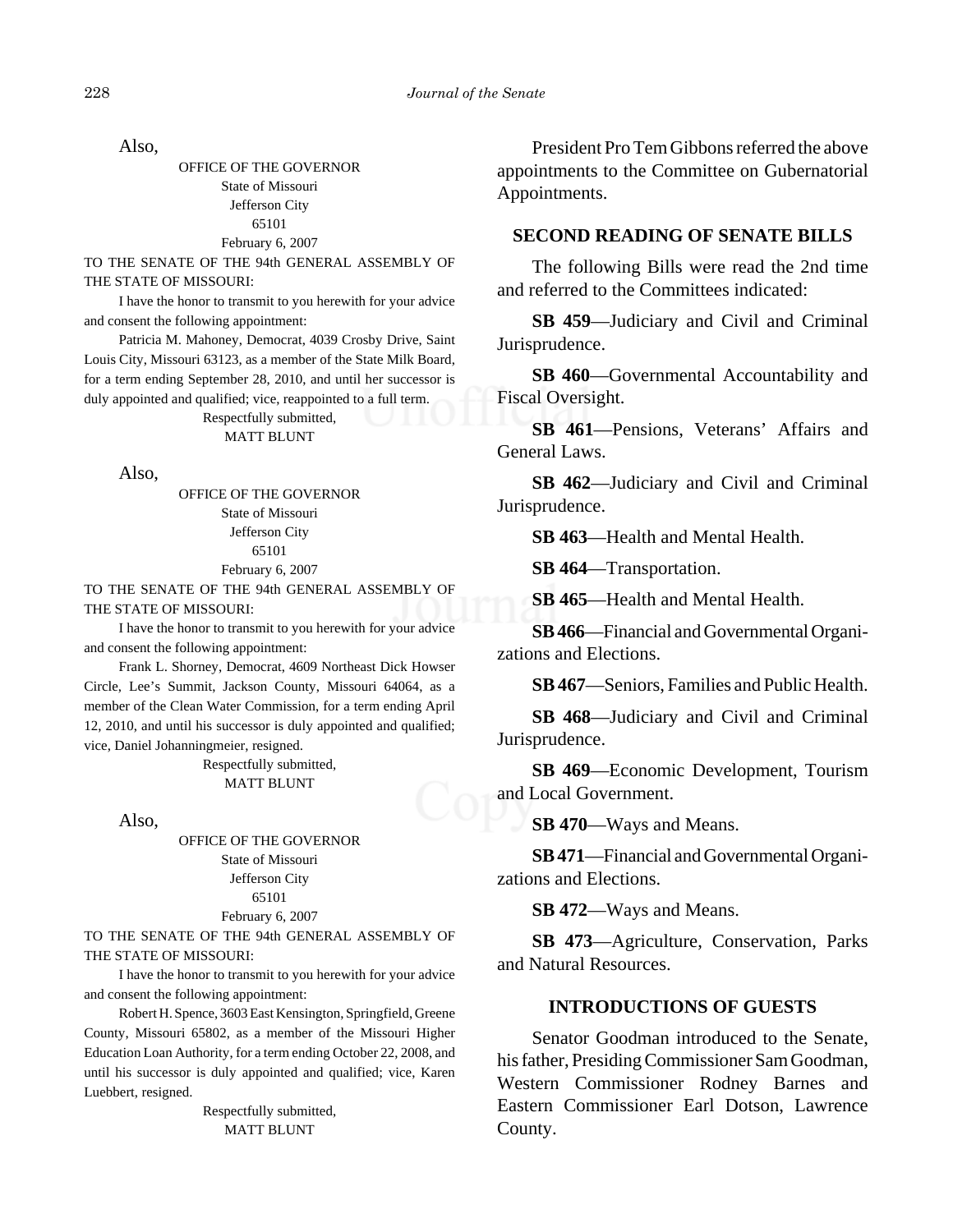Senator Gross introduced to the Senate, Ms. Janet Doll and her daughter, Olivia, St. Peters; and Olivia was made an honorary page.

Senator Bray introduced to the Senate, Judy Carmi, St. Louis.

On behalf of Senators Coleman, Days, Green and herself, Senator Bray introduced to the Senate, representatives of People First of St. Louis and Community Advocates of St. Louis.

Senator Graham introduced to the Senate, the Physician of the Day, Dr. Gale Osgood, M.D., and his wife Patti, Columbia.

Senator Graham introduced to the Senate, "Tiger" John Cleek, John Cleek, Jr. and Greg Kramer, Columbia.

On behalf of Senator Gross, Senator Nodler introduced to the Senate, Mr. Kelley Foust and his sons, Noah, Spencer and Nathan, and Mrs. Angie Hemmer and her son, Kaden, St. Peters.

On motion of Senator Shields, the Senate adjourned until 4:00 p.m., Monday, February 12, 2007.

# SENATE CALENDAR  $\overline{\phantom{a}}$

# TWENTY-SECOND DAY–MONDAY, FEBRUARY 12, 2007 \_\_\_\_\_\_

# FORMAL CALENDAR

## SECOND READING OF SENATE BILLS

SB 474-Callahan, et al SB 475-Crowell SB 476-Crowell SB 477-Days SB 478-Gross SB 479-Ridgeway SB 480-Ridgeway, et al

SB 481-Ridgeway SB 482-Gibbons, et al SB 483-Rupp SB 484-Stouffer SB 485-Coleman SB 486-Coleman

# SENATE BILLS FOR PERFECTION

1. SB 339-Mayer, with SCS

- 2. SBs 255, 249 & 279-Loudon, with SCS
- 3. SB 46-Mayer, et al, with SCS
- 4. SB 161-Shields, with SCS
- 5. SB 107-Wilson
- 6. SB 27-Bartle and Koster
- 7. SB 389-Nodler, et al, with SCS
- 8. SBs 49, 65, 210 & 251-Engler, et al, with SCS
- 9. SB 287-Crowell and Vogel
- 10. SB 384-Coleman and Gibbons, with SCS
- 11. SB 129-Stouffer and Crowell, with SCS